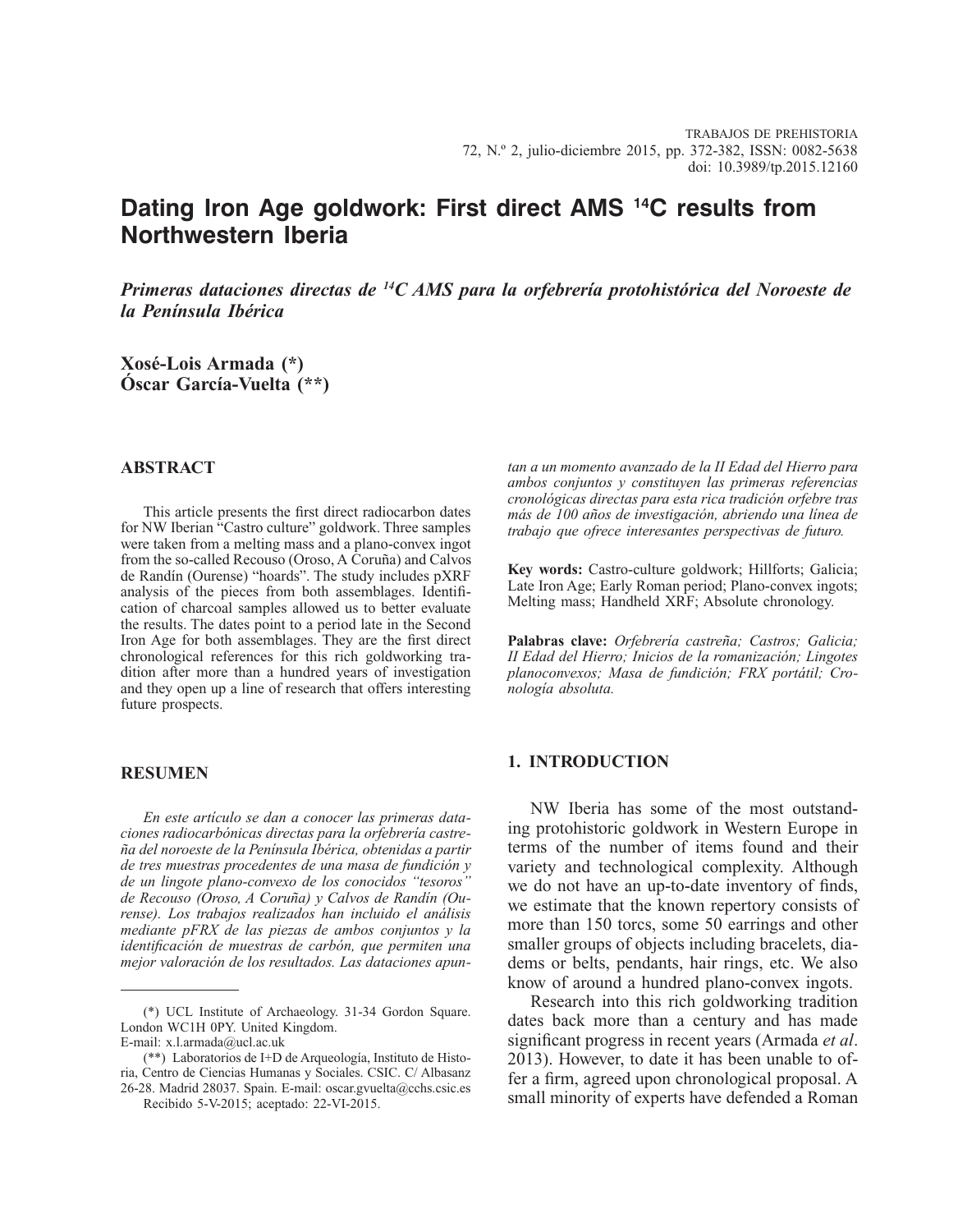dating for the so-called "Castro culture" goldwork, while recent publications continue to place more credence on a pre-Roman origin (González Ruibal 2006-07: 420-422; Martinón-Torres and Ladra 2011: 189-190).

There are various reasons for this chronological uncertainty. First of all, the majority of the objects –especially the torcs– are the result of chance finds in or near hillforts ( 1). No less important is the absence in the NW of burial sites and therefore the grave goods that in other areas provide fundamental support in the chronological debate. A third aspect to take into account is the long duration of the process of conquest: more than a hundred years (138-19 BC) went by between Brutus's first incursions and Augustus's definitive conquest of the NW (Morais 2007). In part due to the nature of the archaeological record, earlier investigations found it difficult to characterise the dynamics of the contacts with Rome and to establish precise chronologies for the period around the turn of the era. This has led to lengthy debates on the origin not only of the goldwork, but also of other typical manifestations such as the stone sculpture or the saunas, which various experts place at a time after the end of the conquest.

The most up to date repertoire of radiocarbon dates for the hillforts of the NW consists of 331 valid dates from 61 sites (Jordá Pardo *et al*. 2009: 85). In only three cases –and with varying degrees of detail in their published archaeological contexts– are there absolute dates associated with evidence of goldwork: the earring from A Graña (Meijide 1996; Parcero-Oubiña *et al*. 2009: 100-102); the earring from Picu Castiellu in Moriyón (Camino 1995; González Ruibal 2006-07: 421); and a pottery sherd with gold granule adherences and the remains of silver and copper from Chao Samartín. The last of these is part of an assemblage of metallurgical remains that their excavator places, with the support of radiocarbon dating, in the early  $4<sup>th</sup>$ century BC (Villa 2010: 107-108). Some other gold objects have been recovered in Iron Age contexts radiocarbon dated at this site (Villa 2004: 260).

(1) The finds of torcs outside or in the vicinity of hillforts without associated archaeological structures could be considered to be deliberate deposits (Armbruster and Perea 2000: 109-110; Sastre and Sánchez-Palencia 2013: 303), although a lack of information hinders a more precise interpretation.

In this study we present the first results of direct radiocarbon dating obtained from evidence of goldwork in NW Iberia. By 'direct' we mean that the radiocarbon samples were physically linked to the object we aimed to date and related to its manufacture or use ( 2). Improvements to the procedure of radiocarbon dating using accelerator mass spectrometry (AMS) (Bronk Ramsey *et al*. 2004; Wood 2015: 65), which only needs very small samples, have led to a notable increase in the number of finds and contexts that can be satisfactorily dated. The impact of this since the late 1990s has been described as revolutionary (Bayliss 2009: 126-128). These advantages are being used to directly date metal objects and the remains of metallurgical production. In the United Kingdom AMS dating has given rise to ambitious programmes on Late Bronze Age and Second Iron Age metals (Needham *et al*. 1997; Garrow *et al*. 2009), with a growing number of studies also being carried out on iron in several countries (among others, Craddock *et al*. 2002; Scharf *et al*. 2004; Leroy *et al*. 2015). Cores made of clay and charcoal preserved inside gold objects from Colombia have also been dated using this method (Plazas 1998; Uribe and Martinón-Torres 2012). In contrast, such studies are almost non-existent in Iberian archaeology ( 3).

The three samples we have dated consist of charcoal remains trapped in a melting mass and a plano-convex ingot (Fig. 1). The samples from fuel used in metallurgical activities can have a long life, but they have the advantage of being linked to the production of the object. These studies are also part of a larger project that includes pXRF composition analysis of the items and the identification of some of the charcoal samples, aspects that help improve the evaluation of the results.

<sup>(2)</sup> Other recent publications use the "direct chronology" concept to refer to dates obtained in samples from depositional contexts containing pieces of gold, but not physically linked to the objects themselves (Nocete *et al.* 2014).

<sup>(3)</sup> Worthy of mention, however, are the conventional radiocarbon dates, published in the 1970s and promoted by H. Schubart and M. Almagro-Gorbea, of wooden shafts linked to Late Bronze Age objects, such as the ferrules from the Huelva estuary or spearheads from San Esteban del Río Sil and Monte da Penha (Vogel and Waterbolk 1972: 78; Almagro-Gorbea 1977: 521-543).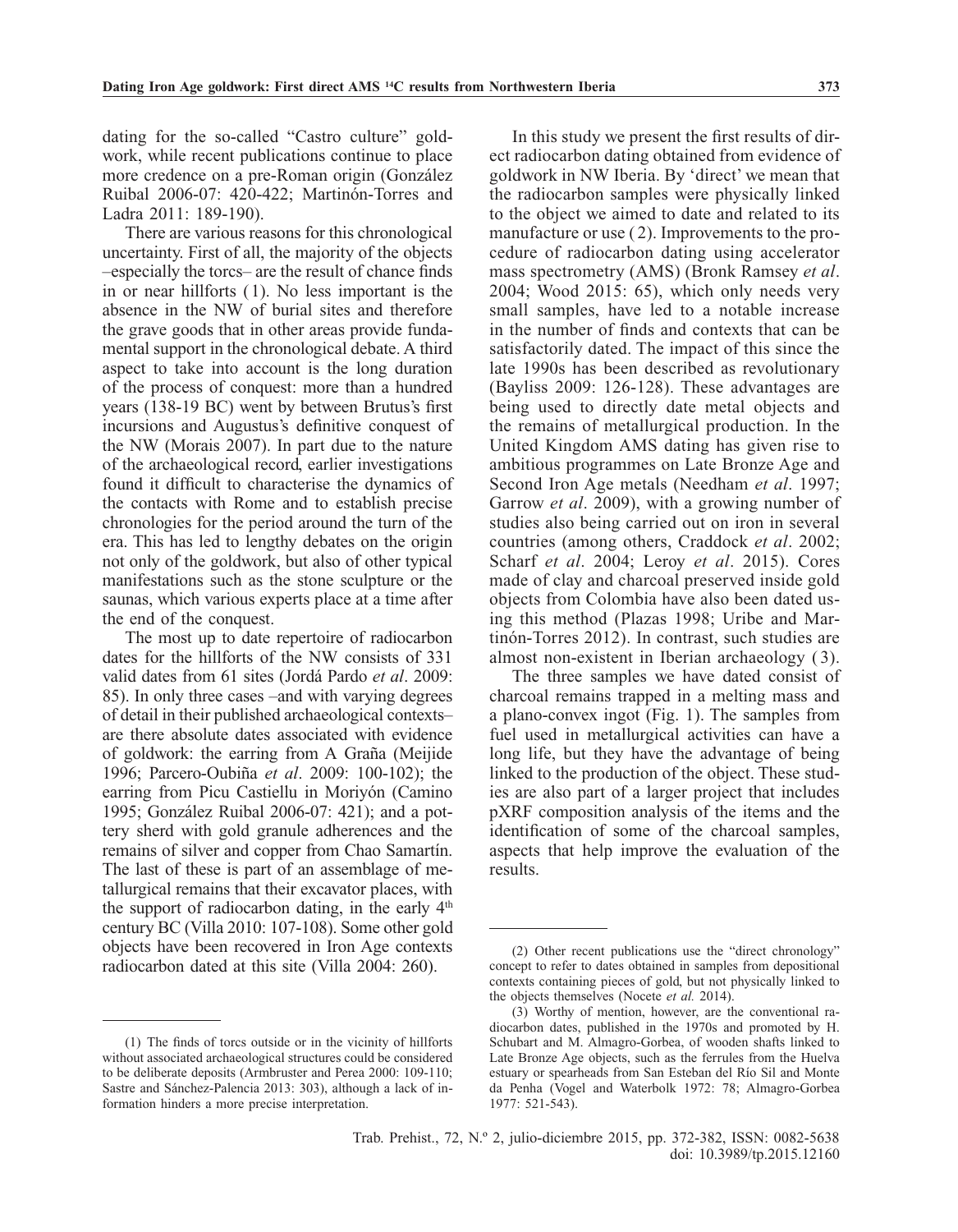

Fig. 1. Map of the Iberian Peninsula with the location of the sites where the dated objects were found.

### **2. MATERIALS AND METHODS**

# **2.1. Dated materials: origin and context**

The charcoal remains were detected during the study of two important NW Iberian metal assemblages, the Recouso and Calvos de Randín hoards (Fig. 2). Both hoards were found by chance some decades ago and there are many questions regarding their contextualisation and life-histories, which we will deal with here only very superficially.

The first of these assemblages appeared around 1920 during farmwork at the Recouso hillfort (San Martiño de Marzoa, Oroso, A Coruña). It currently consists of 16 earrings, various hanging elements (chains or fragments of loopin-loop chains, decorative terminals and rings), part of a possible fastener, three plano-convex ingots and a melting mass (habitually described as an ingot)( 4). According to the available information, after the initial discovery farm workers dug up finds that included pottery sherds, a possible touchstone, an iron object, two pieces of slag and another two of vegetable carbon; the



Fig. 2. General view of the hoards: Recouso (1 earring kept at the *Museo Provincial de Lugo* not included) (above); and Calvos de Randín (1 ingot not included) (below).

whereabouts of all these is currently unknown. The discovery of the hoard was initially announced in the press and in talks given by the Galician nationalist priest and intellectual, Xesús Carro García. Carré Aldao was the first author to provide a minimally detailed description and two pictures of the assemblage in a volume without a publication date (although it came out in the 1920s) (Carré Aldao s/d: 655-659). Later, Carro Otero (1996: 27), Carro García's nephew, contradicted what had previously been published, stating that the ingots came from the second find and not the first. In any case, their link to the rest of the preserved finds is not in question.

Most of the Recouso finds –with the exception of an earring now in the *Museo Provincial de Lugo*– are in private ownership, although they have been on deposit in the *Museo das Peregrinacións e de Santiago* (Pilgrimage Museum)

<sup>(4)</sup> Although the Recouso earrings are usually interpreted as ear adornments, we should not rule out that they may have been part of more complex adornments. This could be inferred from the fact that sixteen pieces were found together or from the presence of one clasp, which may have belonged to the element where they were threaded (García-Vuelta and Armada 2011: 458- 459). We will not deal with this matter here and instead keep to the habitual denomination given to the earrings.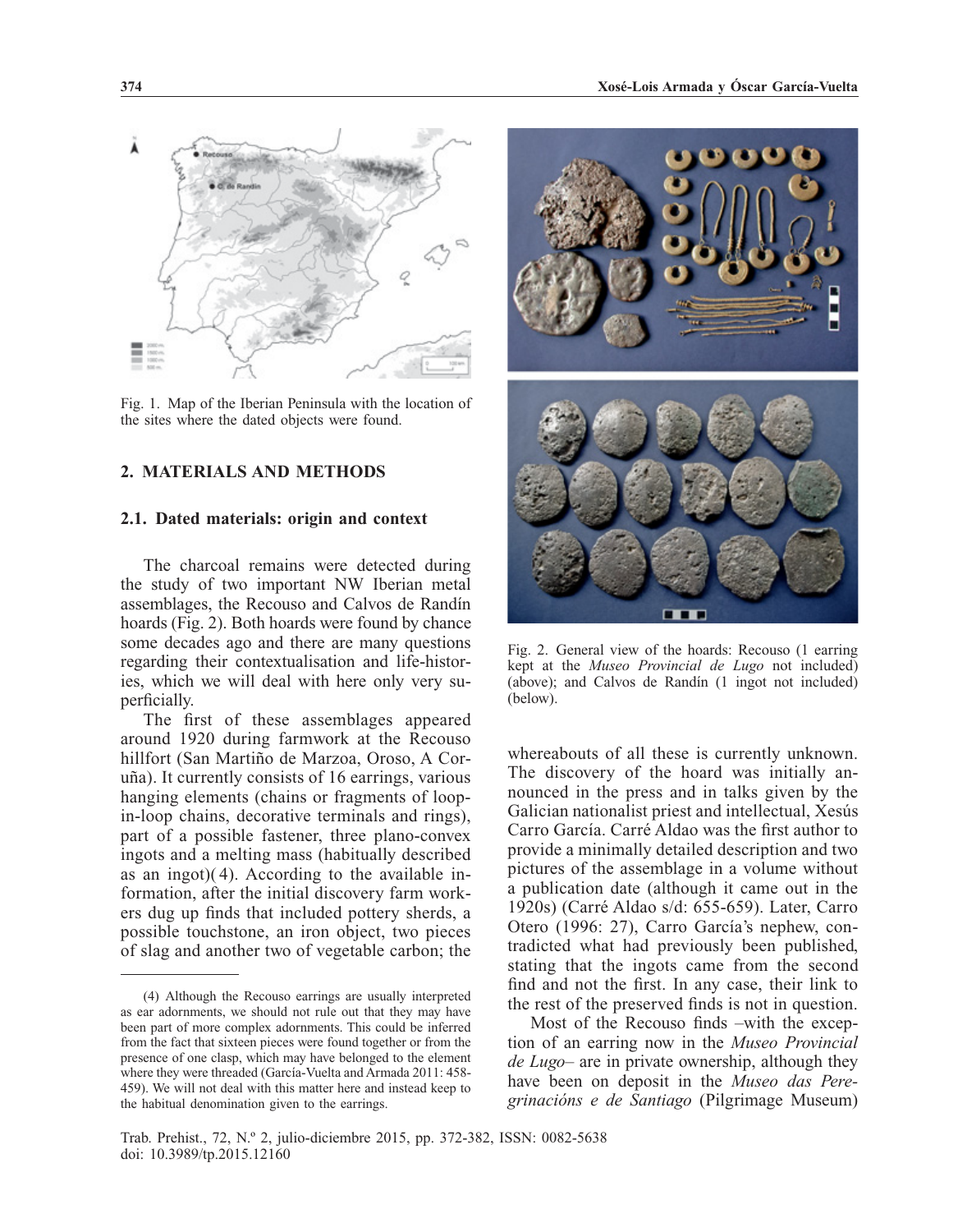since  $2002$  (5). The earrings all belong to a type that has parallels in NW Iberia (Pérez Outeiriño 1982), namely penannular or kidney-shaped boxes concealed by profuse filigree, granules and stamped plate decoration. At the top of the pieces there is a clasp or suspension element in the shape of cylinders or bolts, whose attachment to the body is concealed by granulation and/or rings, to which chains are attached. In the hollow interior of the body there are laminar reinforcements and a non-metallic core material. The last of these features has been documented in other gold objects, for example in the British Isles (La Niece and Cartwright 2009; Cartwright *et al*. 2012). In addition to the results we present in this article, our study, for which full publication is forthcoming, included the systematic documentation of all the preserved finds, their pXRF analysis, the SEM-EDX analysis of three earrings and the characterisation of the interior fillings (García-Vuelta and Armada 2011). The charcoal samples were taken from an object (inv. number D-552), previously thought to be a plano-convex ingot (Pérez Outeiriño 1992: 115; Carro Otero 1996), but which actually is a melting mass, as we argue below (Fig. 3).



Fig. 3. Recouso melting mass: location of the samples.



Fig. 4. Plano-convex ingot from Calvos de Randín (nº 3831).

The other dated object is a plano-convex ingot from the Calvos de Randín (Ourense) hoard, which was discovered by chance in 1962 and consists of 17 similar objects preserved inside a pottery vessel ( 6). According to our research, which is in the process of being published, the find spot probably corresponds to the interior of the hillfort of Outeiro da Cerca, which is consistent with the identification of the remains of a circular construction and pottery sherds at the time of the find (Lorenzo  $1970$ )(7). Following their recovery by the authorities, the finds were taken to the Archaeological Museum of Ourense. The sample was taken from the object with inventory number 3831 (Fig. 4), corresponding to number 3 in Lorenzo's article (Lorenzo 1970: 230-231).

#### **2.2. Methods**

The charcoal remains were identified during the study of both metal assemblages in their respective museums by means of a topographic

<sup>(5)</sup> They were purchased on an undetermined date by the Galician intellectual Felipe R. Cordero Carrete and currently belong to his heir, Manuel Mucientes, who has placed them on deposit at the aforementioned museum.

<sup>(6)</sup> Having reviewed the pottery sherds, Lorenzo (1970) suggests the possibility that there was more than one container vessel, although we believe it could be material collected at the site of the find but not necessarily linked to storing the cakes.

<sup>(7)</sup> We have been able to add to the details on the circumstances of the find given by Lorenzo (1970) thanks to information from the *La Región* newspaper, originally published in 1962 and reproduced in its "Historia en 4 tiempos" section on 24-I-2012, page 21. We were kindly informed of this article by Beatriz Comendador and José Rodríguez Cruz.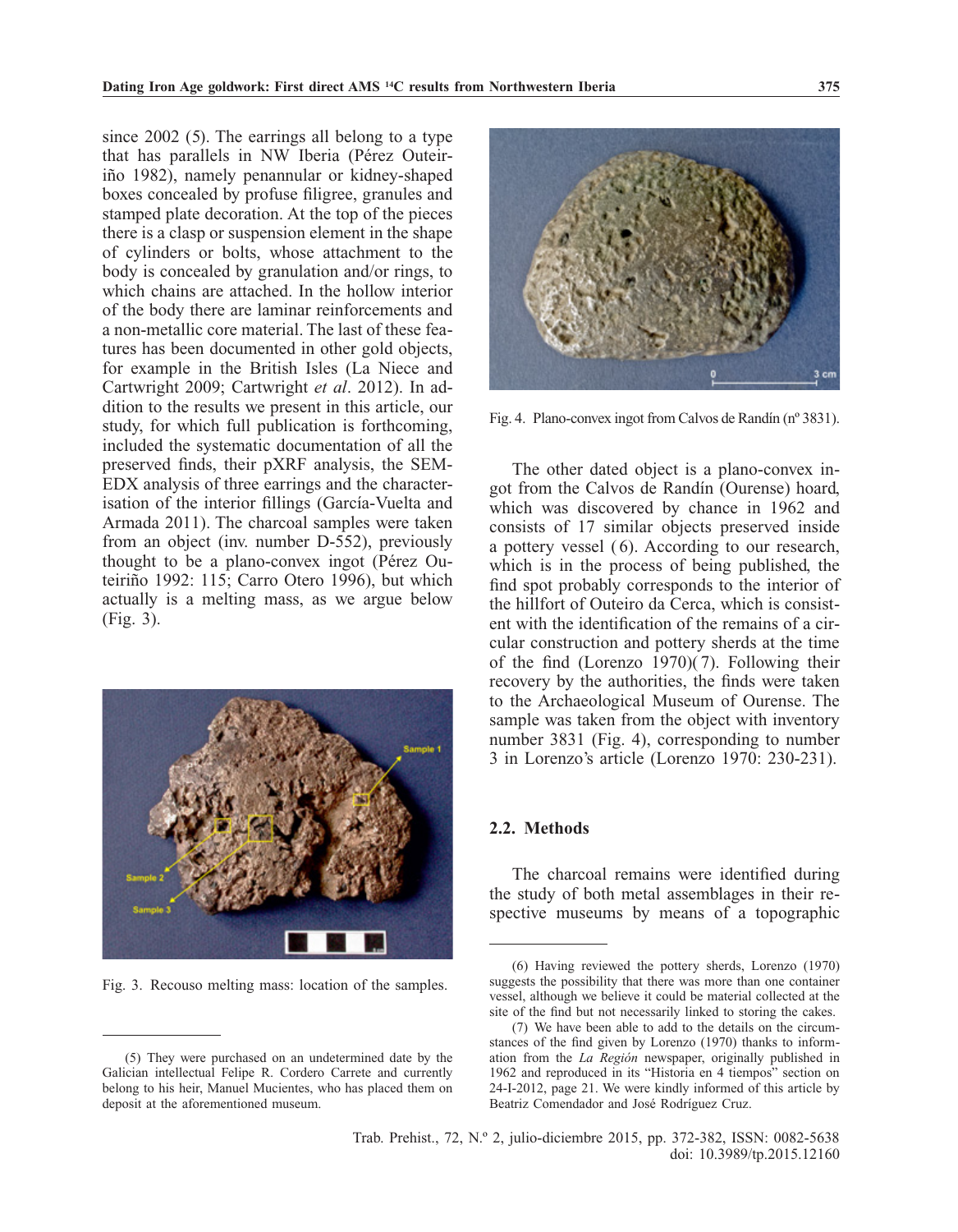inspection of the objects, assisted by the use of binocular loupes. The charcoal is visible on the surface having been trapped in the irregularities and contractions formed as the metal cooled (Fig. 5). The samples were extracted under our supervision by conservation experts in the museums where the hoards are kept  $(8)$ .

The D-552 melting mass from Recouso preserves multiple charcoal remains on its bottom face. We extracted three differentiated samples, two of which (D-552-1 y D-552-3) were sent to the laboratory for dating. Samples D-552-1 and D-552-2 were subjected to an anthracological study using optical and electron microscopy ( 9).

From the Calvos cake 3831 we obtained two samples from the bottom part: one from the upper middle area and another from near the edge. Both samples were subsequently put together in the laboratory to obtain a large enough mass for dating.

The Calvos de Randín sample and the two from Recouso were sent for dating to Beta Analytic at different times. The analyses were carried out with AMS, using acid/alkali/acid as the pre-treatment



Fig. 5. Optical microscope image of one of the samples in the Calvos de Randín ingot (nº 3831) before its extraction.

method ( 10). The results were calibrated using the OxCal 4.2 software (Bronk Ramsey 1995; Bronk Ramsey and Lee 2013) and the Intcal13 calibration curve (Reimer *et al*. 2013) and are presented following the conventions established in Millard (2014; Wood 2015: 68-69).

As we have already indicated, both assemblages were subjected to chemical composition analysis using pXRF. The analyses were carried out in the museums under our supervision by a technician from the Kemia S.L. company using a portable InnovX Delta Premium device with an X-ray tube excitation source (4W at 40 KV and 100 μA). The equipment was calibrated in advance to analyse 100% metallic objects using the fundamental parameters technique and was also previously adjusted using certified standards. The analyses were carried out with the analyser mounted on a stand with fixed acquisition times of thirty seconds. The results were processed using InnovX Systems software and are presented in % by weight, normalised to 100%.

### **3. RESULTS**

The results of the dating and their calibration are shown in table 1, with the ranges of greatest probability to 1 and 2 s highlighted in bold type. The Calvos de Randín sample and one of the two Recouso samples yielded an identical result (2140  $\pm$  30 BP), whose calibration to 2 s has its range of greatest probability between 213 and 88 BC (71.2%). The other Recouso sample provided a radiocarbon age 30 years more recent, with a single probability span of two s between 204 and 46 BC.

As we have already indicated, two carbon samples from the Recouso melting mass were studied by our colleague María Martín Seijo. Oak (*Quercus* sp. deciduous) was the only taxa identified; the presence of tyloses inside earlywood vessels indicates that these fragments belong to the heartwood of the stem (Fig. 6).

The chemical composition analyses helped us to ascertain the nature of the two pieces from which the samples were taken. Table 2 shows the average results of the spectra obtained from the

<sup>(8)</sup> Luis Méndez (Archaeological Museum of Ourense) obtained the samples from Calvos de Randín and Yolanda Porto (Incipit, CSIC) those from Recouso.

<sup>(9)</sup> Study carried out by María Martín Seijo (Grupo de Estudo para a Prehistoria do NW Ibérico-GEPN, Universidade de Santiago de Compostela-USC).

<sup>(10)</sup> http://www.radiocarbon.com/pretreatment-carbondating.htm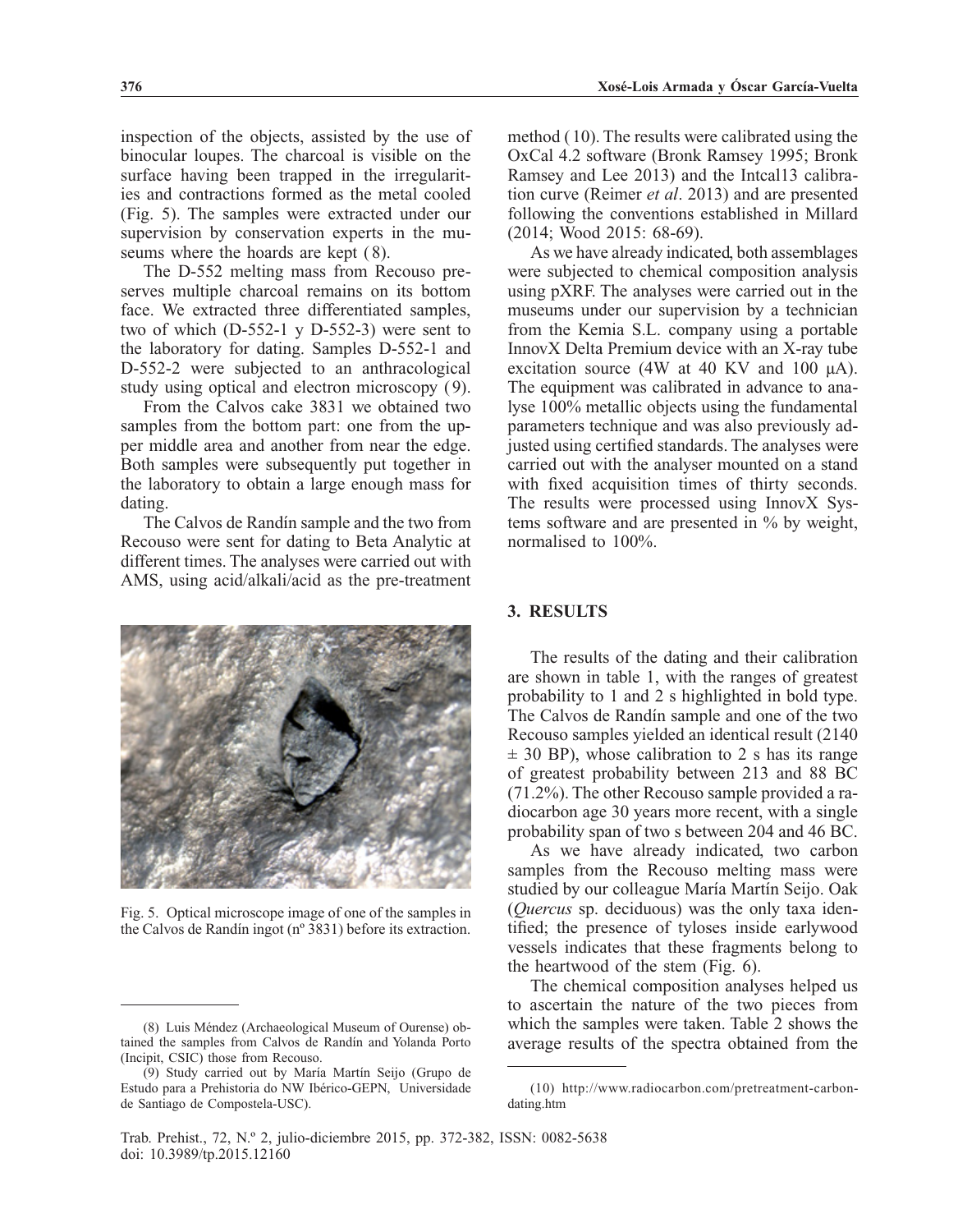| <b>Site</b>         | Lab. Code     | Conventional<br>Radiocarbon<br>Age $(BP)$ | Date Cal. BC<br>$(1 \sigma)$                              | Date Cal. BC<br>$(2 \sigma)$                                                     | 13C/12C Ratio<br>$(\delta 13C)$ |
|---------------------|---------------|-------------------------------------------|-----------------------------------------------------------|----------------------------------------------------------------------------------|---------------------------------|
| Calvos de<br>Randín | Beta - 318863 | $2140\pm30$                               | 345-322 (11.0%)<br>206-148 (42.2%)<br>$141 - 112(15.0\%)$ | $353-295(19.5%)$<br>$230-220$ $(1.5\%)$<br>$213-88$ (71.2%)<br>$77-57$ $(3.2\%)$ | $-24.7\%$                       |
| Recouso             | Beta - 333064 | $2140\pm30$                               | 345-322 (11.0%)<br>206-148 (42.2%)<br>$141 - 112(15.0\%)$ | $353-295(19.5%)$<br>$230-220$ $(1.5\%)$<br>$213-88$ (71.2%)<br>$77-57$ $(3.2\%)$ | $-23.8\%$                       |
|                     | Beta - 333063 | $2110\pm30$                               | 181-92 $(68.2\%)$                                         | $204-46(95.4\%)$                                                                 | $-23.6\%$                       |

Tab. 1. Conventional radiocarbon age and calibrated results of the Calvos de Randín and Recouso dated samples (OxCal 4.2 software; Intcal13 calibration curve).



Fig. 6. SEM image of the Recouso charcoal sample (tangential section).

three cakes and the Recouso melting mass, all of which reveal ternary alloys of Ag-Au-Cu with silver in the highest concentration, high values for gold and significant percentages of copper, which of necessity must be considered an alloyed element ( 11). Of particular note is the similarity in the composition of the different objects, although the melting mass has the lowest silver content and a copper content of more than 17%. This specimen is also different to the other three in size, weight and surface appearance. The spectra obtained (Tab. 3) confirm that the differences in the colouring and surface are linked to significant changes in composition, with differences in silver of around 50% between the zones with a greater or lesser presence of that metal, as well as with significant variations in the percentages of gold and copper. The values obtained on the bottom face were more uniform, with silver content varying between 47.6 and 53.8%.

We believe these data allow us to rule out the traditional identification of this specimen as a plano-convex ingot and endorse its interpretation as a melting mass, probably the result of a combination of various castings and/or the remains of material that failed to homogenise. Nevertheless, the average value of the compositions from the different zones is quite similar to that documented in the three cakes of the assemblage, although with a higher Cu content, as we have already mentioned. While these data cannot be considered conclusive, they allow us to put forward the hypothesis that the melting mass corresponds to the processing of material to be used for the manufacture of plano-convex cakes.

The averaged and normalised result of the spectra of cake 3831 from Calvos de Randín (Tab. 2) show a composition of 92.5 Ag, 6.6

<sup>(11)</sup> In both the Recouso and Calvos de Randín pieces the Cu, Ag and Au results are normalised to 100% and do not include trace elements. Some of the spectra from Recouso cake D-554 are affected by surface contamination and present a high iron value, making the normalised result slightly different to those of pieces D-553 and D-555.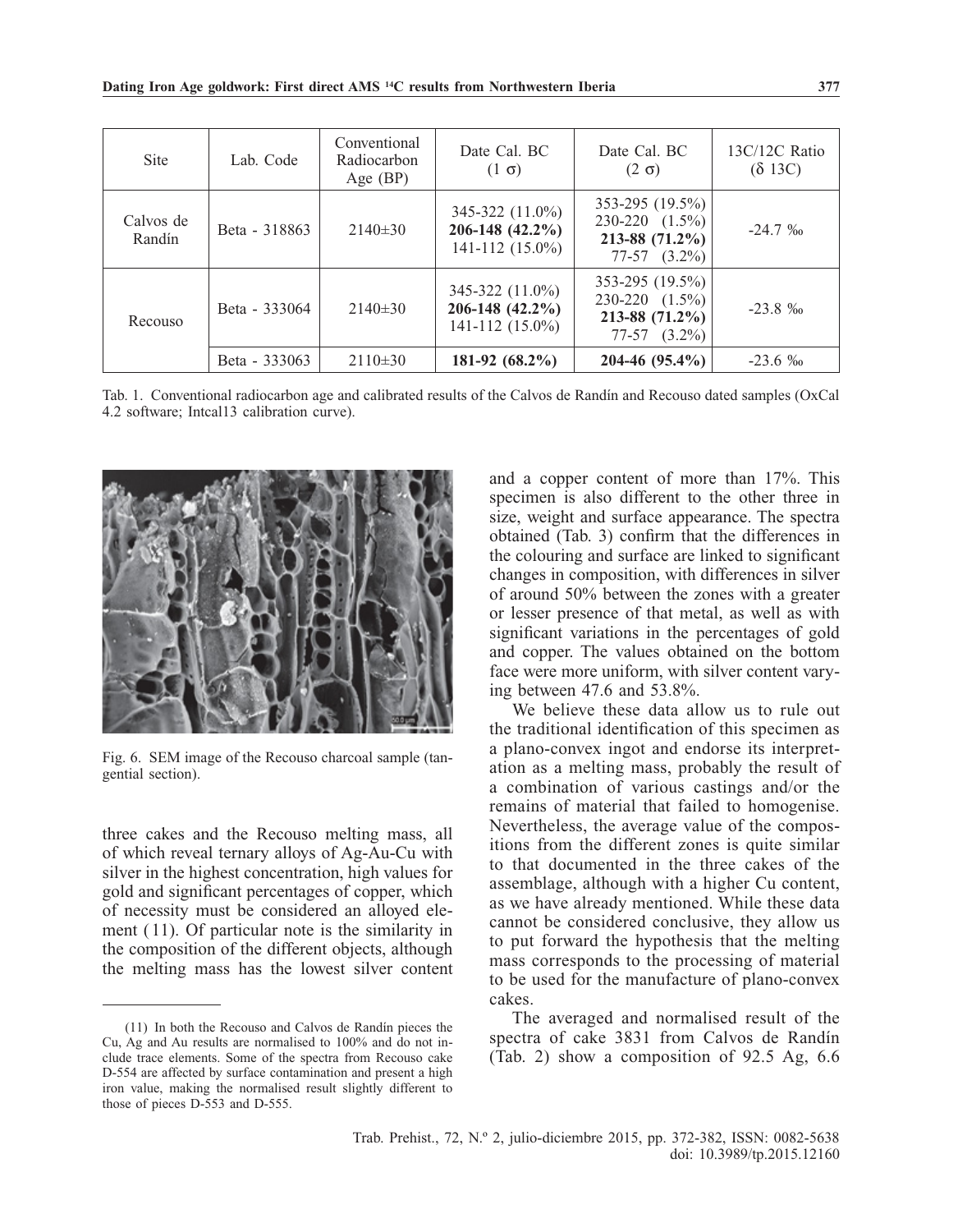| Object                | <b>Type</b>       | Weight<br>(gr.) | $Cu$ $\left(\frac{0}{0}\right)$ | Ag (%) | Au $(\%)$ |
|-----------------------|-------------------|-----------------|---------------------------------|--------|-----------|
| Calvos de Randín 3831 | Plano-convex cake | 351.4           | 6.6                             | 92.5   | 0.9       |
| Recouso D-553         | Plano-convex cake | 711.7           | 12.3                            | 65.9   | 21.7      |
| Recouso D-555         | Plano-convex cake | 110.2           | 12.3                            | 65.1   | 22.6      |
| Recouso D-554         | Plano-convex cake | 157.0           | 9.8                             | 71.0   | 19.2      |
| Recouso D-552         | Melting mass      | 1391.2          | 16.5                            | 63.6   | 19.9      |

Tab. 2. Chemical composition (pXRF) of the Calvos de Randín plano-convex ingot (nº 3831) and the Recouso plano-convex ingots and melting mass (in wt%, normalised; trace elements not included).

| <b>Analysed area</b>     | Cu   | Ag   | Au   |
|--------------------------|------|------|------|
| Top surface (area 1)     | 0.3  | 99.3 | 0.4  |
| Top surface (area 2)     | 9.1  | 80.3 | 10.6 |
| Top surface (area 3)     | 22.1 | 50.1 | 27.8 |
| Top surface (area 4)     | 14.3 | 63.9 | 21.8 |
| AVERAGE (Top surface)    | 11.5 | 73.4 | 15.1 |
| Bottom surface (area 1)  | 23.4 | 50.2 | 26.4 |
| Bottom surface (area 2)  | 25.2 | 47.6 | 27.2 |
| Bottom surface (area 3)  | 21.2 | 53.8 | 25.0 |
| AVERAGE (Bottom surface) | 23.3 | 50.5 | 26.2 |
| <b>AVERAGE</b>           | 16.5 | 63.6 | 19.9 |

Tab. 3. Chemical composition (pXRF) of the upper and lower surfaces of the Recouso melting mass (in wt%, normalised; trace elements not included).

Cu and 0.9 Au ( 12). These results are very similar to those from the majority of the other 15 cakes analysed from this assemblage, with silver values of between *c*. 92 and 98.5%, copper values between 1 and 6.5% and a gold content of less than 1% ( 13). In fact, the piece from which the sample was taken is that which has the highest copper and lowest silver levels in the majority group, in which the general trend is for compositions with silver values nearing 95%. The homogeneity shown by the compositions of the Calvos de Randín cakes is also reflected in

the weights, the majority of which are between the 360 and 370 gr. Cake 3831 weighs only 351.4 gr, making it one of the lightest in the assemblage.

# **4. DISCUSSION AND CLOSING REMARKS**

After more than a hundred years of research, the chronological information regarding the socalled "Castro culture" goldwork is still insufficient to be able to propose a reliable periodisation of its origin, evolution and principal manifestations. With the aim of mitigating these difficulties, Perea (2003: 146-148) proposed a chronological model in terms of probability applied to the torcs, distinguishing four phases based on the formal and technological characteristics of each of them: an early period  $(7<sup>th</sup>-6<sup>th</sup>$  c. BC), a transition period  $(5<sup>th</sup>$  c. BC), a classic period  $(4<sup>th</sup>$  and part of the  $3<sup>rd</sup>$  c. BC) and a transgression period (from the second half of the 3<sup>rd</sup> c. BC). The data currently available do not allow us to adequately test this proposal, but they suggest that the most typical "Castro culture" goldwork did indeed originate in the Second Iron Age and appears to have undergone significant development in the  $2<sup>nd</sup>$  and  $1<sup>st</sup>$ centuries BC, linked to the increasing complexity and social transformation processes that were occurring during that period. These changes in Iron Age society –which can be associated with new forms of power brought about in part by the threat presented by the Roman troops– is also reflected in other aspects of the material culture, such as the stone statues and architecture (González Ruibal 2006-07; Parcero-Oubiña *et al*. in press).

<sup>(12)</sup> The analytical results from both Calvos de Randín and Recouso are detailed in two articles that are currently in preparation.

<sup>(13)</sup> Only one piece, No. 3839, has a silver content lower than 80% and a copper content higher than 20%.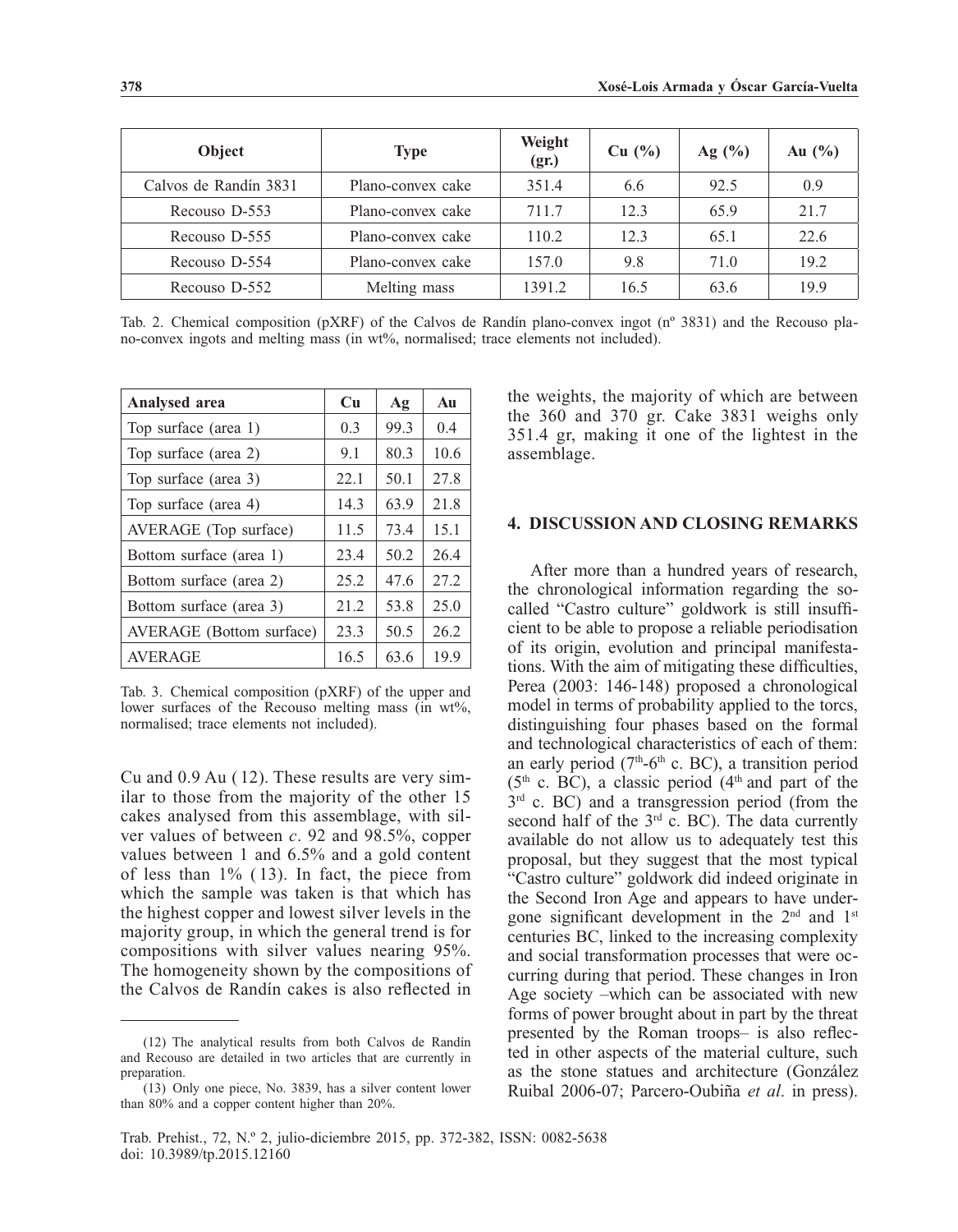We must also not forget that this type of jewellery was probably used over a long period and may have been passed from generation to generation, meaning that the chronologies of their manufacture and deposition may not necessarily be close to each other.

In this article we attempt to shed some light on this question. As one of our objectives is methodological in nature, we argue that the direct dating of goldwork (in particular) and metallurgy (in general) is as viable in NW Iberia as in other geographical areas. To date it appears that the best finds for this type of study are the plano-convex ingots and other remains linked to metallurgical production. Obviously, a fundamental aspect is the topographic review of the finds using a binocular loupe with the aim of identifying organic remains suitable for dating. At the same time, we aim to show the advisability of accompanying the absolute dating with parallel studies that give us an enhanced knowledge of the materials and an improved evaluation of the chronological results. In this particular case, that complementary information is provided by the anthracological study and the chemical characterisation of the alloys.

What do these results suggest? In general terms, these results are consistent with the available chronological panorama for "Castro culture" gold which, as we have already pointed out, appears to have undergone significant development from the 2<sup>nd</sup> century BC onwards. The three dates fit perfectly into that scenario, as their two sigma calibration ranges (213-88 and 204-46 cal BC) indicate. The dated samples come from the fuel used in the metallurgical processes and, given that they may be long-lived, the results are subject to certain margins of uncertainty. The two dates from Recouso, with 30 years difference between their respective radiocarbon ages, are probably a reflection of this problem; however, their calibration indicates a considerable degree of overlap between them. In turn, this type of sample has the advantage of being associated with the moment the object was manufactured.

The characterisation of the objects sampled also allows some chronological observations to be made. Despite the temporal proximity suggested by the Recouso and Calvos dates, it is obvious that we are looking at assemblages of different natures. The missing Recouso finds include a supposed touchstone, two pieces of slag and another two of carbon, which could indicate an area of metallurgical activity or a goldsmith's hoard ( 14). This supposition is reinforced by the melting mass considered here, which we interpret as an intermediate stage in the production of plano-convex ingots such as the three that accompany it. The topographic study of the earrings from the assemblage showed traces of use and repair in most of the specimens, which, together with the presence of the clasp, could suggest a complex adornment stocked for recycling. If our interpretation is correct, the earrings would have had to have been manufactured some time before the melting mass and the ingots.

For its part, the homogeneity demonstrated by the ingots from Calvos de Randín, both in weight and chemical composition, suggests we are dealing with a proto-monetary hoard typical of the early days of the Roman presence in the NW, when jewellery, unrefined metal and the first coins coexisted as elements of transaction and the accumulation of wealth (García-Bellido 2011). Thus, in Centeno's opinion (Centeno 2011: 359), coins would have been used by the local population as small metal ingots that could be broken into parts in trading transactions during a period we could place between the 2nd century BC and the beginning of the Roman Empire. In this respect we have to remember that Strabo (III, 3, 7) tells us that these peoples made payments using cut pieces of silver. Centeno highlights the similarities between the Calvos ingots and those of the main hoard from the Alvarelhos hillfort (Trofa, Porto), which consists of more than 5000 denarii and at least nine plano-convex silver ingots, two of which bear the CAESAR mark (Centeno 2011: 364-365). In his opinion, this hoard from Alvarelhos may have been part of the treasury of a military unit that, for unknown reasons, fell into indigenous hands, the ingots having been procured by the Roman army in some part of the Spanish Plateau before they arrived in the NW ( 15).

<sup>(14)</sup> In the hillfort of Chao Samartín (Asturias) remains have been found that point to a similar environment (Villa 2010: 106-110).

<sup>(15)</sup> The coins in the hoard are dated between 211 and 27 BC (Barbosa 1998-2002: 62-63; Centeno 2011: 365, n. 59). In García-Bellido's opinion (García-Bellido 2004: 75-76), the hoard *llega allí formado en gran parte, y por su montante podría ser oficial,* while the metrology of the cakes would indicate a local nature, having been received by the army by way of taxes at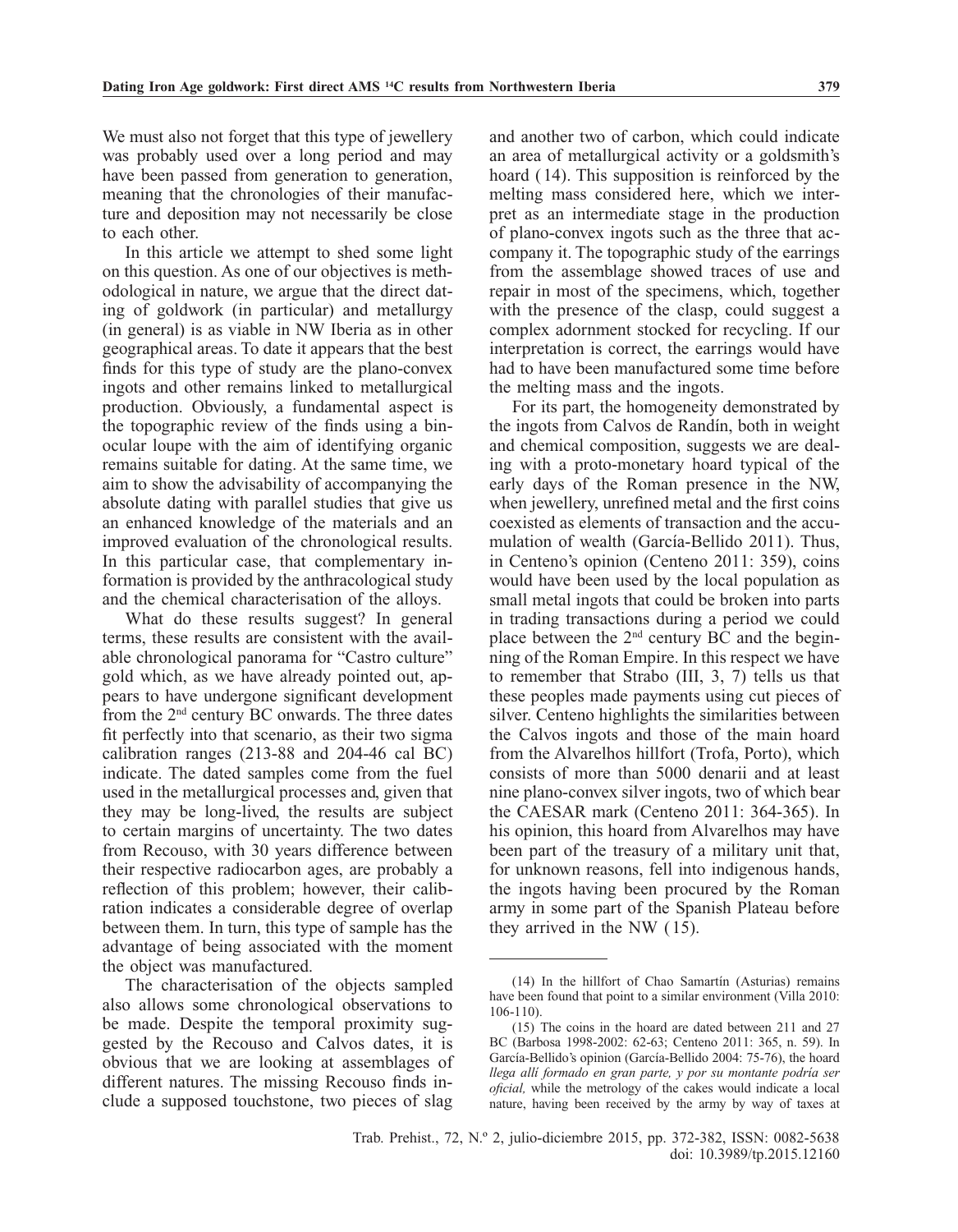It is also perfectly possible that the Calvos de Randín ingots, some of which bear cuts, were meant to be used for goldwork. However, it should be pointed out that the alloys we find in both the Recouso and the Calvos de Randín cakes are virtually unknown in "Castro culture" goldwork, as can be seen in a review of both the main analytical repertoires (Hartmann 1982; García-Vuelta 2007; García-Vuelta and Montero-Ruiz 2007) and the compositional data published in other specific studies ( 16). Although some of the analyses of the Foxados torcs published by Hartmann (1982: 114- 115, Nr. 2969-2976) show a high silver content, the only item with a chemical composition similar to that of the Recouso cakes is the torc terminal with inventory no. A.70-606 from the hillfort of Viladonga (Ladra and Martinón-Torres 2009: 34- 36, 40; Martinón-Torres and Ladra 2011)( 17). On the other hand, although it is still necessary to advance in the analytical characterisation of the few silver pieces we have from the "Castro culture" area, to date the only finds we have with a silver content of more than 90%, as found in the Calvos de Randín ingots, are a torc and two bracelets from the Seoane collection recently received by the Museum of Betanzos (Ladra *et al*. 2014)( 18). Thus, bearing in mind the marked differences between the ingots and known finished artefacts, we can suggest that if ingots such as those of Recouso and Calvos were indeed conceived as metal stock for the production of objects, they would not be melted and cast directly, but modified in their composition by additional alloying.

# **ACKNOWLEDGMENTS**

This research has been supported by the following research projects: "From the workshop to the body: metals as power expressions in the Late Bronze Age and the Iron Age of NW Iberia" (10 PXIB 606 016 PR), funded by the Xunta de Galicia; and "Atlantic Late Bronze Age interaction through metal hoards" (PN 515150), funded by a Marie Curie IEF within the 7<sup>th</sup> European Community Framework Programme. We are grateful to the *Museo das Peregrinacións* in Santiago de Compostela and the *Museo Arqueolóxico Provincial* in Ourense for facilitating our study of the finds and the procurement of the samples. We would also like to express our gratitude to Cruz Ferro, María Martín Seijo, Marcos Martinón-Torres, Manuel Mucientes, Luis Méndez, Bieito Pérez Outeiriño and Yolanda Porto for their assistance in diverse aspects of this study.

# **BIBLIOGRAPHY**

- Almagro-Gorbea, M. 1977: *El Bronce Final y el período orientalizante en Extremadura*. Bibliotheca Praehistorica Hispana 14. CSIC. Madrid.
- Armada, X.-L.; Comendador, B. and García-Vuelta, O. 2008: "La investigación arqueométrica sobre la metalurgia de Galicia: una aproximación a su trayectoria y estado actual". In S. Rovira, M. García Heras, M. Gener and I. Montero (eds.): *Actas VII Congreso Ibérico de Arqueometría (Madrid 2007)*. 410-431: Madrid.
- Armada, X.-L.; García-Vuelta, O.; Perea, A. and Porto, Y. 2013: "Iron Age goldwork as cultural heritage: building strategies for its research, conservation and social valuation in NW Spain". In M. A. Rogerio-Candelera, M. Lazzari and E. Cano (eds.): *Science and Technology for the Conservation of Cultural Heritage*. CRC Press. London: 401-405.
- Armbruster, B. and Perea, A. 2000: "Macizo/hueco, soldado/fundido, morfología/tecnología. El ámbito tecnológico castreño a través de los torques con remates en doble escocia". *Trabajos de Prehistoria* 57 (1): 97-114.
- Barbosa, M. B. C. S. G. 1998-2002: "Tesouros monetários romanos em Portugal: da República ao reinado de Augustus". *Nummus*, 2ª s., 21-25: 7-144.
- Bayliss, A. 2009: "Rolling out revolution: Using radiocarbon dating in archaeology". *Radiocarbon* 51 (1): 123-147.

Trab. Prehist., 72, N.º 2, julio-diciembre 2015, pp. 372-382, ISSN: 0082-5638 doi: 10.3989/tp.2015.12160

an early date –27 BC or somewhat earlier– as can be surmised by their stamping with the name of Caesar rather than that of Augustus.

<sup>(16)</sup> Apart from the mentioned repertoires, the publications that include analytical data on NW Iberia protohistoric goldwork are compiled in García-Vuelta and Montero-Ruiz (2007: 92-93) and Armada *et al.* (2008). New data have subsequently appeared in the publications of Ladra and Martinón-Torres (2009), Perea *et al.* (2010), Martinón-Torres and Ladra (2011), Guerra and Tissot (2013, 2015) and Ladra *et al.* (2014).

<sup>(17)</sup> This piece is preserved in the Viladonga Hillfort Museum and consists of a fragment of rod with a hollow terminal that is also incomplete. The two analyses carried out on the terminal gave values of 6.1 and 8.4 Cu, 63.7 and 65.4 Ag, and 30.2 and 26.3 Au; the rod is made of an Ag-Cu alloy, but was subsequently gilded with mercury amalgam (Martinón-Torres and Ladra 2011: 191-193).

<sup>(18)</sup> We should however point out that in the silver torc from Sobrado dos Monxes (MAN, inv. 1972/64/6) the Ag percentages are 89.2 and 89.1 in the ring and the terminal respectively (García-Vuelta and Montero-Ruiz 2007: 102).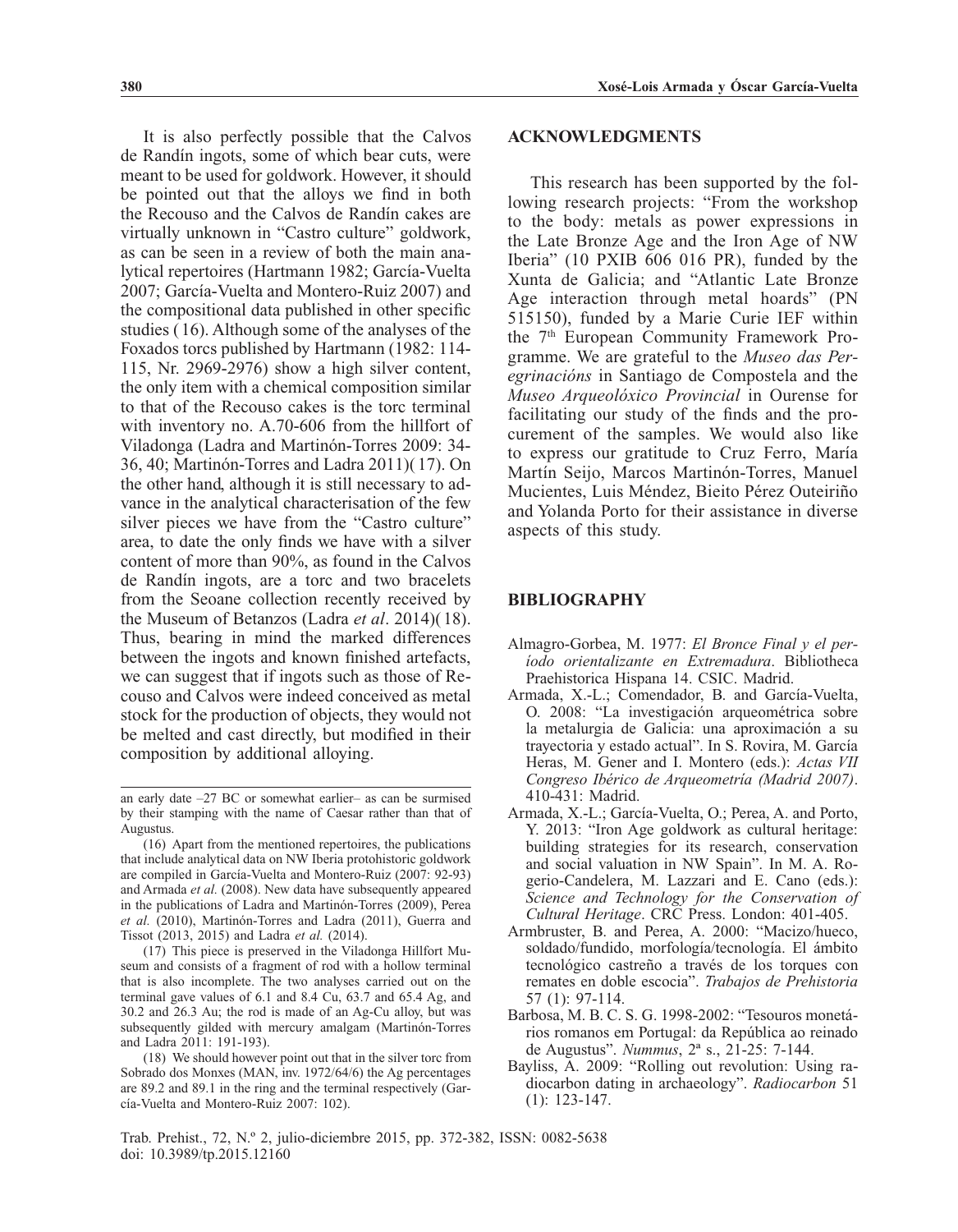- Bronk Ramsey, C. 1995: "Radiocarbon calibration and analysis of stratigraphy: the OxCal program". *Radiocarbon* 37 (2): 425-430.
- Bronk Ramsey, C.; Higham, T. and Leach, P. 2004: "Towards high-precision AMS: progress and limitations". *Radiocarbon* 46 (1): 17-24.
- Bronk Ramsey, C. and Lee, S. 2013: "Recent and planned developments of the program OxCal". *Radiocarbon* 55 (2-3): 720-730.
- Camino Mayor, J. 1995: "Excavaciones arqueológicas en castros de la ría de Villaviciosa: apuntes para una sistematización de la Edad del Hierro". In *Excavaciones arqueológicas en Asturias 1991-94*. Principado de Asturias. Oviedo: 117-126.
- Carré Aldao, E. s/d: "Provincia de La Coruña". In F. Carreras y Candi (ed.): *Geografía General del Reino de Galicia* II. Casa Editorial Alberto Martín. Barcelona.
- Carro Otero, J. 1996: "Joyas gallegas prerromanas: el 'Tesoro de Recouso' (I-II)". *El Correo Gallego* (17 and 24 March): 27, 26.
- Cartwright, C.; Meeks, N.; Hook, D.; Mongiatti, A. and Joy, J. 2012: "Organic cores from the Iron Age Snettisham torc hoards: technological insights revealed by scanning electron microscopy". In N. Meeks, C. Cartwright, A. Meek and A. Mongiatti (eds.): *Historical technology, materials and conservation. SEM and microanalysis*. Archetype Publications – British Museum. London: 21-29.
- Centeno, R. M. S. 2011: "Da República ao Império: reflexões sobre a monetização no Ocidente da Hispânia". In M. P. García-Bellido, L. Callegarin and A. Jiménez (eds.): *Barter, money and coinage in the ancient Mediterranean (10<sup>th</sup>-1<sup>st</sup> centuries BC).* CSIC. Madrid: 355-367.
- Craddock, P. T.; Wayman, M. L. and Jull, A. J. T. 2002: "The radiocarbon dating and authentication of iron artifacts". *Radiocarbon* 44 (2): 717-732.
- García-Bellido, M. P. 2004: *Las legiones hispánicas en Germania. Moneda y ejército*. Anejos de Gladius 6, CSIC. Madrid.
- García-Bellido, M. P. 2011: "Hackgold and hacksilber in protomonetary Iberia". In M. P. García-Bellido, L. Callegarin and A. Jiménez (eds.): *Barter, money*  and coinage in the ancient Mediterranean (10<sup>th</sup>-1<sup>st</sup> *centuries BC)*. CSIC. Madrid: 121-135.
- García-Vuelta, O. 2007: *Orfebrería castreña del Museo Arqueológico Nacional*. Ministerio de Cultura. Madrid.
- García-Vuelta, O. and Armada, X.-L. 2011: "Tesoros olvidados. Propuestas para el estudio e interpretación del conjunto de orfebrería castreña de Recouso (San Martiño de Marzoa, Oroso, A Coruña)". In C. M. Braz Martins, A. M. S. Bettencourt, J. I. F. P. Martins and J. Carvalho (eds.): *Povoamento e exploração dos recursos mineiros na Europa Atlântica Ocidental*. CITCEM – APEQ. Braga: 453-461.
- García-Vuelta, O. and Montero-Ruiz, I. 2007: "Aportaciones analíticas sobre orfebrería castreña: problemas de caracterización en piezas de la colección del Museo Arqueológico Nacional (Madrid)". *Conimbriga* 46: 89-115.
- Garrow, D.; Gosden, C.; Hill, J. D. and Bronk Ramsey, C. 2009: "Dating Celtic Art: A major radiocarbon dating programme of Iron Age and Early Roman metalwork in Britain". *Archaeological Journal* 166: 79-123.
- González Ruibal, A. 2006-07: *Galaicos. Poder y comunidad en el Noroeste de la Península Ibérica (1200 a.C.-50 d.C.)*. Brigantium 18-19, Museo Arqueolóxico e Histórico de San Antón. A Coruña.
- Guerra, M. F. and Tissot, I. (eds.) 2013: *A ourivesaria pré-histórica do Ocidente peninsular atlántico - Compreender para preservar*. Projecto AuCorre. Lisboa.
- Guerra, M. F. and Tissot, I. 2015: "Bronze Age and Iron Age gold torcs and earrings from the Iberian Atlantic façade: a non-invasive multi-analytical approach to the characterisation of the alloys and the corrosion". *X-Ray Spectrometry*: online. DOI: 10.1002/xrs.2628
- Hartmann, A. 1982: *Prähistorische Goldfunde aus Europa II. Spektralanalytische Untersuchungen und deren Auswertung.* Studien zu den Anfängen der Metallurgie 5, Gebr. Mann Verlag. Berlin.
- Jordá Pardo, J. F.; Rey Castiñeira, J.; Picón Platas, I.; Abad Vidal, E. and Marín Suárez, C. 2009: "Radiocarbon and chronology of the Iron Age hillforts of Northwestern Iberia". In R. Karl and J. Leskovar (eds.): *Interpretierte Eisenzeiten. Fallstudien, Methoden, Theorie. Tagungsbeiträge. der 3 Linzer Gespräche zur interpretativen Eisenzeitarchäologie*. Studien zur Kulturgeschichte von Oberösterreich 22. Oberösterreichischen Landesmuseum. Linz: 81-98.
- La Niece, S. and Cartwright, C. 2009: "Bronze Age gold lock-rings with cores of wax and wood". In T. L. Kienlin and B. W. Roberts (eds.): *Metals and societies. Studies in honour of Barbara S. Ottaway*. Verlag Dr. Rudolf Habelt. Bonn: 307-312.
- Ladra, L.; Armada, X.-L. and Martinón-Torres, M. 2014 "Ourivería galaica no Museo das Mariñas: a colección Seoane". *Anuario Brigantino* 37: 25-52.
- Ladra, L. and Martinón-Torres, M. 2009: "Variacións tecnolóxicas e preferencias culturais: estudo analítico dos ouros do castro de Viladonga". *Croa* 19: 32-43.
- Leroy, S.; L'Héritier, M.; Delqué-Kolic, E.; Dumoulin, J.-P.; Moreau, C. and Dillmann, P. 2015: "Consolidation or initial design? Radiocarbon dating of ancient iron alloys sheds light on the reinforcements of French Gothic cathedrals". *Journal of Archaeological Science* 53: 190-201.
- Lorenzo Fernández, J. 1970: "Tesorillo protohistórico de Calvos de Randín". *Archivo Español de Arqueología* 43: 228-232.